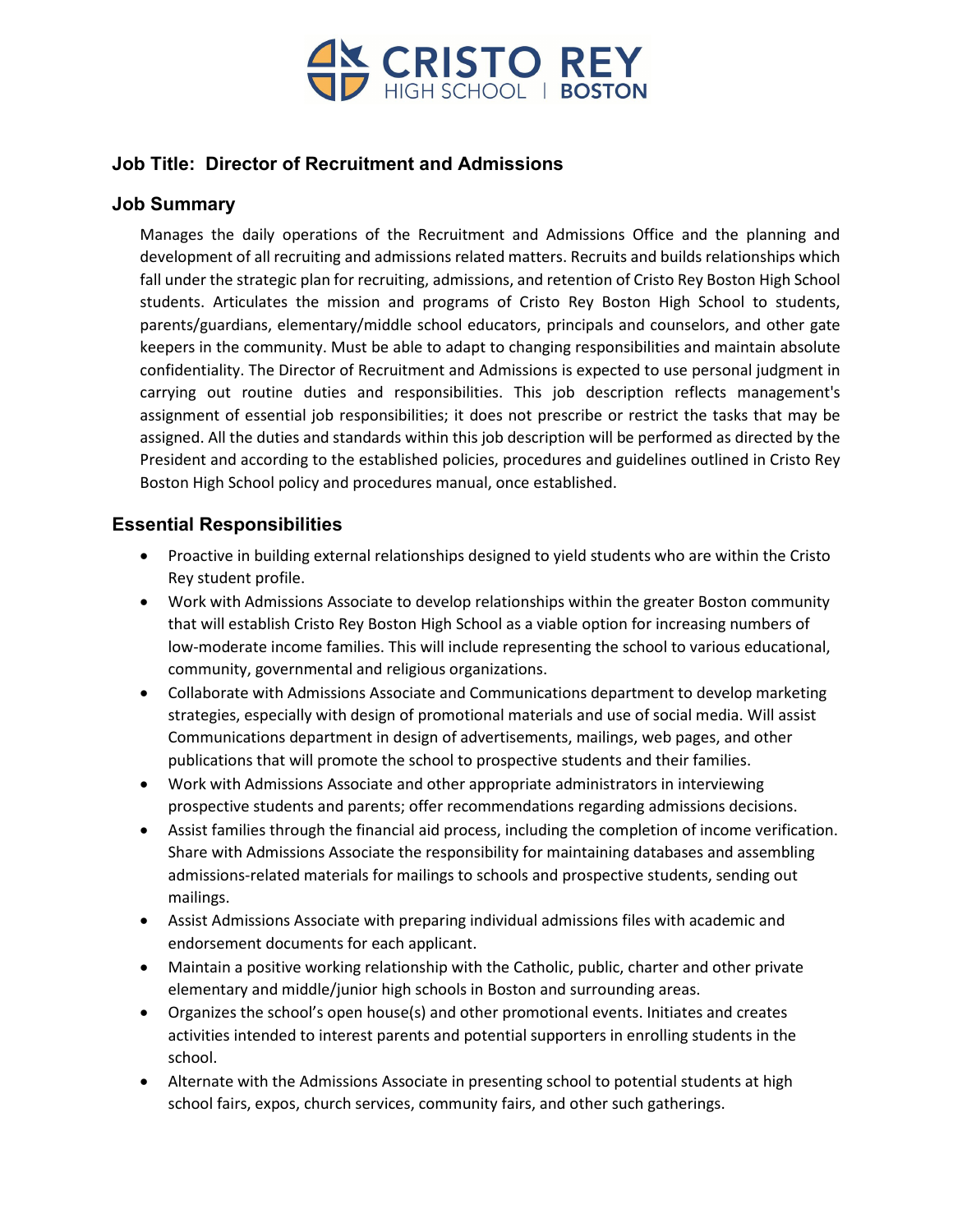- Maintain good relationships and creates networking opportunities and support for representatives of groups and organizations that can be helpful in enrolling students (e.g., community groups, non-profits serving youth and parents, churches, and parishes).
- Assists Admissions Associate with responding to all inquiries about admission to Cristo Rey in a personal, professional, and timely manner.
- Model appropriate and ethical behavior and professionalism for the student population.
- Maintain regular communication with President regarding student admission cycle status, and community observations and perceptions.
- Support Admissions Associate with the school's Ambassadors Program. Maintain positive relationships with parents of enrolled students and utilize relationships to ensure school satisfaction and student referrals.
- Manage and prepare comprehensive, data-driven reports related to recruitment, enrollment and retention for the President and Board of Directors as well as the Cristo Rey Network.
- Attend and participate in Cristo Rey Network programs for Admissions (Recruitment/Enrollment) Directors or Assistant Directors or other programs as directed by the President. Network with other Cristo Rey Network Admissions (Recruitment/Enrollment) Directors and Assistant Directors.
- Assume full responsibility for the above as appropriate.
- Regular attendance is essential for this job.

#### **OTHER POSITION RESPONSIBILITIES**

- Complies with federal, state, and local safety laws.
- Maintains a neat and safe work area. Performs other duties as assigned

#### **Requirements**

- Fluency in Spanish preferred.
- To perform this job successfully, an individual must be able to perform each essential duty satisfactorily. The requirements listed below are representative of the knowledge, skill, and/or ability required. Reasonable accommodations may be made to enable individuals with disabilities to perform the essential functions.
- Compliance with BCI and FBI background checks and completion of Protecting God's Children program.
- Minimum of a bachelor's degree in related field required.
- A graduate degree is strongly preferred.
- Experience: 2 to 3 years' experience with education or social service agency.
- Experience in a faith-based organization is preferred.
- Licensure/Certification: Valid driver's license required; must be insurable with a safe driving record. Reliable transportation to recruiting sites is required.